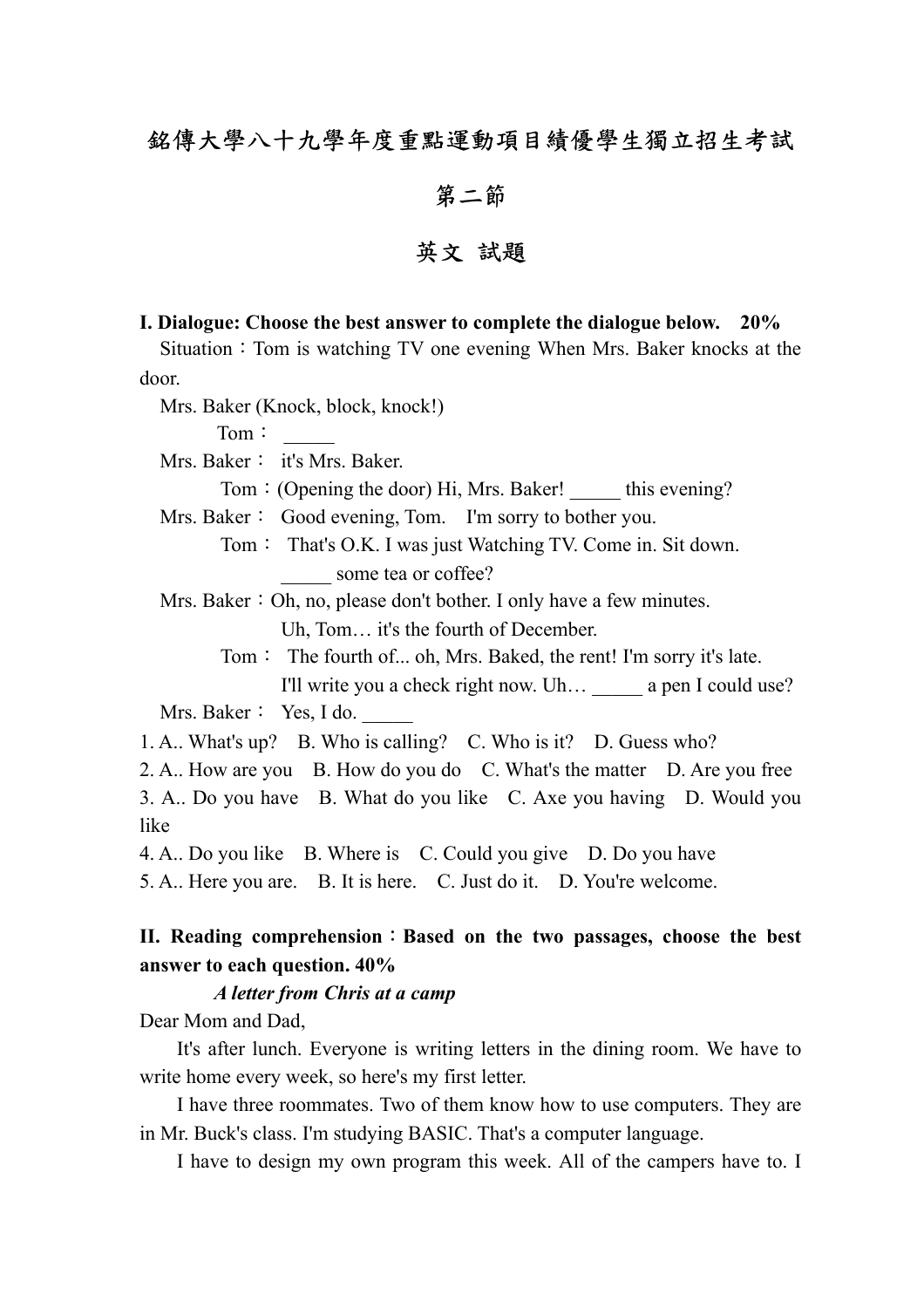want to design a game. Then I can teach it to you.

We have to pick two other activities every day. I usually pick swimming, boating, horseback riding, or baseball. In my free time, I play games on the computers. Most of the campers do.

I like camp, but I don't like the food. It's terrible.

I have to say "good-bye' now. Everybody's going outside. See you in two weeks.

6. When does Chris write the letter?

A.. In the morning B. In the afternoon C. In the evening D. At night 7. What is BASIC?

A.. Some basic language skills B. A language that a computer designs

C. A language used specially on computers D. A book on the computer

8. What does Chris want to design?

A.. An outdoor activity B. A computer game C. A camping D. A designing program

9. What does Chris not like about the camp?

A.. The activities B. The food C. Her roommates D. The language 10. When does the camp end?

A.. Every week B. In the free time C. In two weeks D. This week

#### *A low-calorie diet menu*

| Food                      | Calories | Food                              | Calories    |
|---------------------------|----------|-----------------------------------|-------------|
| Whole wheat toast         | 56       | chicken<br><b>Broiled</b><br>skin | without 155 |
| Boiled egg                | 81       | Cucumber                          | 45          |
| Orange juice, small glass | 89       | Baked potato with skin            | 150         |
| Smoked salmon             | 100      | Fresh pear                        | 100         |
| Tomato soup               | 86       | Coffee or tea                     | $\theta$    |
|                           |          |                                   |             |

Fresh strawberries (1/2 cup) 28

l 1. Which has the most calories?

A.. Broiled chicken B. Fresh pear C. Baked potato with butter D. Cucumber

12. Which is calorie-free?

A.. Tomato soup B. Strawberries C. Broiled chicken D. Coffee or tea 13. Which is cooked in water?

A.. Broiled chicken B. Whole Wheat toast C. Boiled egg D. Baked potato 14. Which is not from plants?

A.. Fresh pear B. Salmon C. Cucumber D. Whole Wheat toast